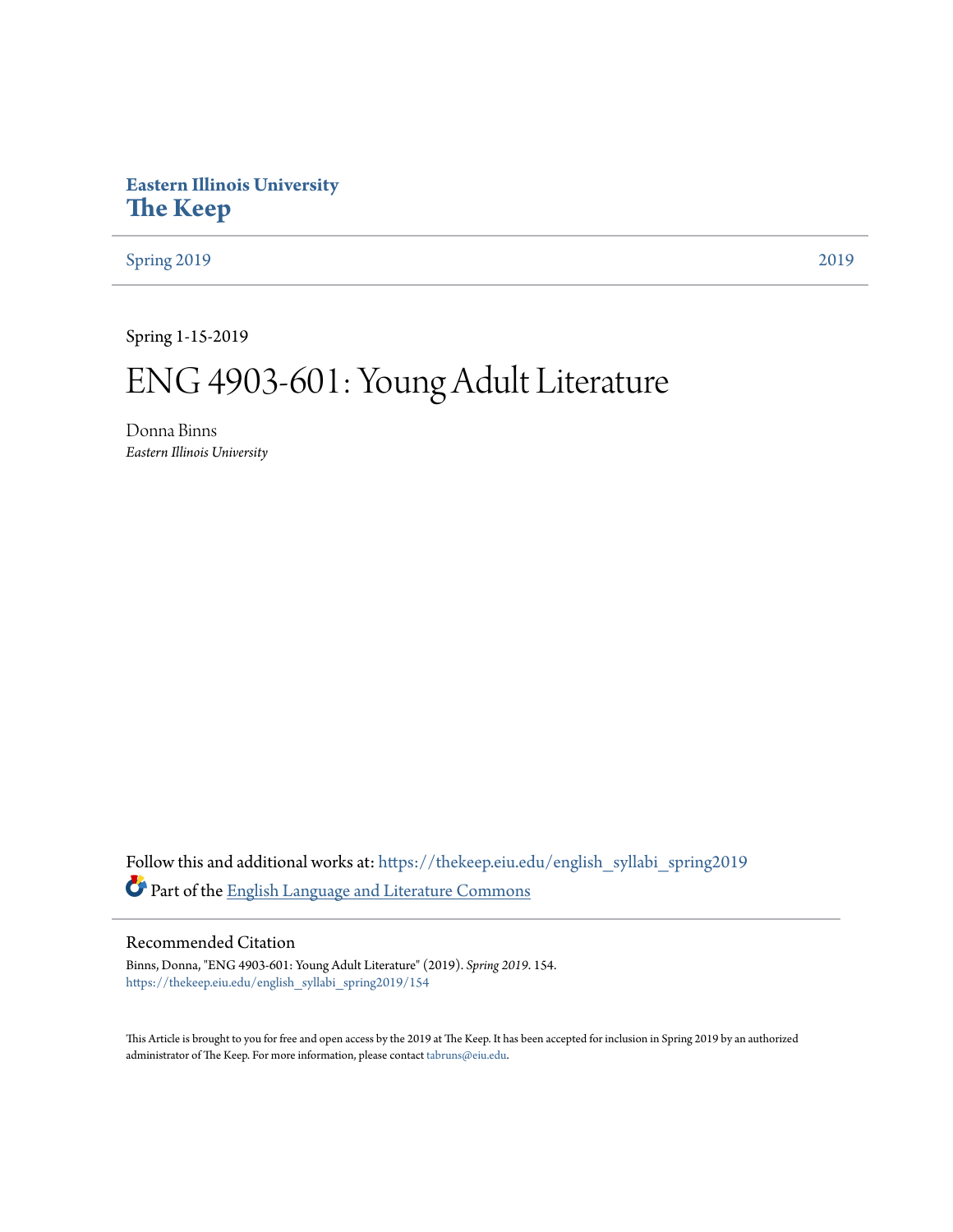# ENG 4903 Online: Young Adult Literature (3.0 Credit Hours)

Professor: Dr. Donna Binns Office: 3851 Coleman Hall Online Office Hours: Available electronically through Skype Mondays 6:00 pm-7:00 pm; TR 2:00 pm-3:30 pm, aba; Schedule conferences with Dr. Binns through e-mail. E-mail: djbinns@eiu.edu English Department Phone Number: 217-581-2428

## Textbook

Young Adult Literature: From Romance to Realism, Michael Cart

## Books & Materials

- 1999 Monster, Walter Dean Myers (illus. Christopher Myers)
- 2001 A Step from Heaven, An Na
- 2002 *Hole in My Life*, Jack Gantos Feed, M.T. Anderson
- 2006 American Born Chinese, Gene Luen Yang (color by Pien)
- 2007 The Absolutely True Diary of a Part-Time Indian, Sheman Alexie (illus. Forney) The Arrival, Shaun Tan
- 2011 Ready Player One, Ernest Cline Marcelo in the Real World by Francisco Stork
- 2014 Ms. Marvel, G. Willow Wilson (illus. Adrian Alphona) Brown Girl Dreaming, Jacqueline Woodson
- 2016 When We Collided, Emery Lord

Active EIU e-mail account and Internet Access to EIU's D2L Online Course Delivery System Recent Version of Microsoft Word (Office 365 available at no charge to EIU students)

# **Objectives**

We will explore the range of literary works written or marketed as "Young Adult" (YA), for a readership usually defined as 12–18-year old young people. Shared and self-selected readings include literature in a variety of formats, forms, and genres from a variety of perspectives.

Reading, online discussion, and writing assignments will require critical analysis of the literary features of these books and invite discussion of the craftsmanship and rhetorical strategies of the authors, artists, and publishers who produce and market them. We will also explore the range of criteria professionals use to evaluate books for young adults, including reader appeal, pedagogical usefulness, and cultural authority. This focus on the merits of individual books will be complemented by a broader consideration of diversity and inclusion in young adult literature.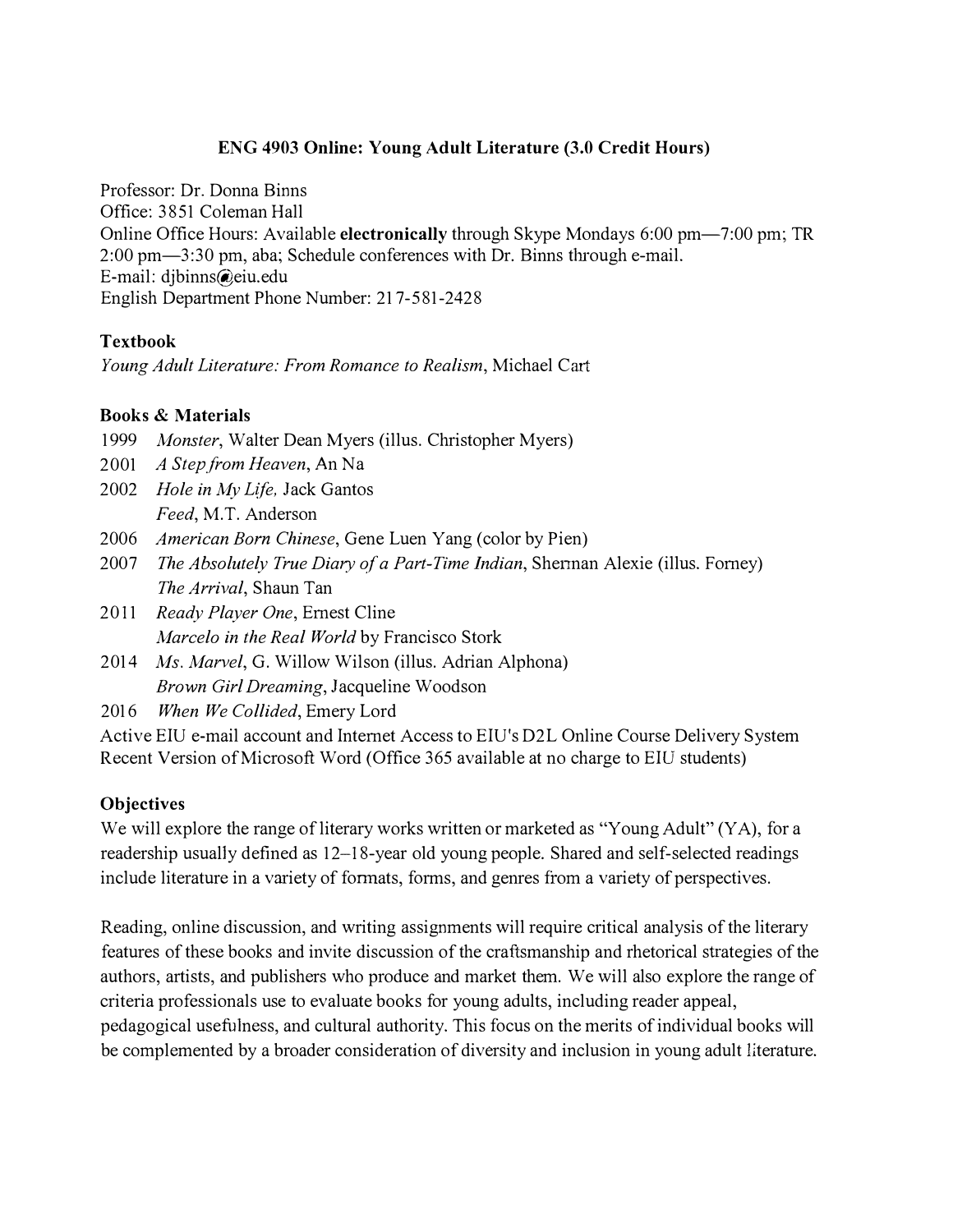By the end of this course, you should have a working knowledge of the resources available to the scholars and professionals who work with Young Adult Literature. You should also do some important thinking about young adult readers, literature, and genres.

**Deadlines:** Due dates for D2L posts and assignments are listed on the course syllabus. •Reading responses and other discussion posts must be submitted by the 11 :59 p.m. on the date listed on the syllabus. Keep up with weekly news items that can include schedule changes. • Unless otherwise noted, assignments listed in bold on the syllabus must be submitted by the end of the day (11:59 p.m.) on the date listed. Each missed assignment deadline will reduce the assignment grade by 10 % per day. Students must complete all Writing Assignments  $\&$ the Final Essay to be eligible to pass the class.

Course Grade: Your final course grade will be determined by the following:

| Daily Work/Posts/Responses<br><b>Writing Assignments</b>         | 30%<br>40% |
|------------------------------------------------------------------|------------|
| Final Essay                                                      | 30%        |
| $A = 90\%$ to 100%<br>$B = 80\%$ to 89%<br>$\alpha$ and $\alpha$ |            |

 $C = 70\%$  to 79%

D=  $60\%$  to  $69\%$  $F = 0\%$  to 59%

# Daily Work/Posts/Responses

# D<sub>2</sub>L Posts:

Topics for analytic and reflective posts will be announced weekly and spelled out more fully on D2L. Follow directions closely. Guidelines for response papers (1-2 pages undergraduate students, 2-3 pages graduate students) will be available under "Content." Sometimes D2L discussions involve more than one part. Pay attention to specific, "quoted" details from literary works or secondary resources you discuss:

- Development of your ideas—spelling them out fully and as precisely as you can use of terms and concepts introduced in class, our textbook, and other secondary readings
- Recursive efforts to refine your ideas about young adult literature as you accumulate experience, ideas and information about it; on-going exploration of connections between texts
- When required, high-quality responses to posts by other students
- Completeness

# Writing Assignments

Review Essay: A richly informed essay in which you use summary, description, critical analysis, and context information (critical, literary-historical, cultural, biographical) to support your own evaluation of a work of Young Adult Literature. Your goal is to demonstrate to a specialized but not scholarly audience (like readers of *Horn Book* magazine) how attention to this work can enhance our understanding of Young Adult literature. Graduate students will be responsible for a somewhat longer assay with references to scholarly texts.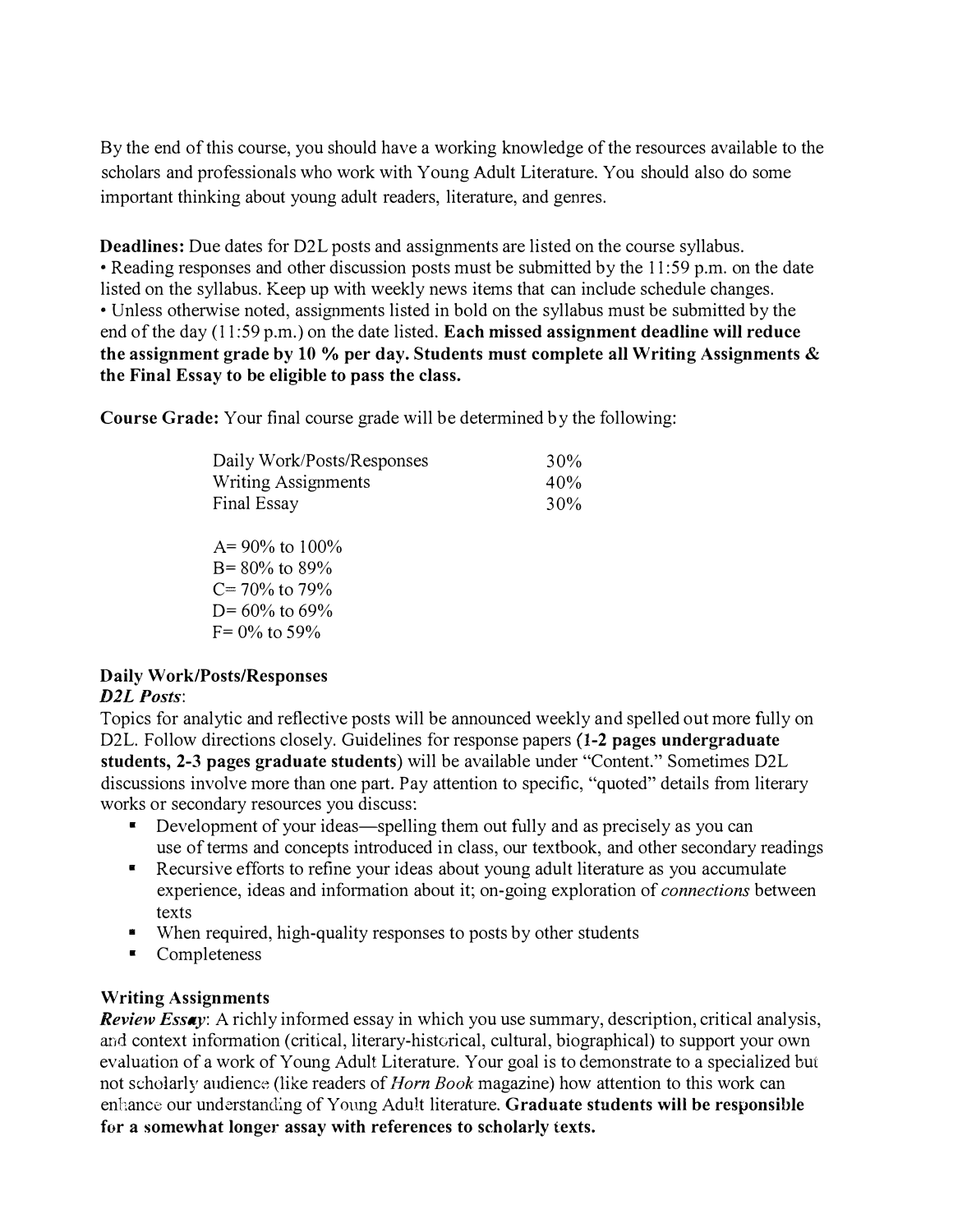**Book Talk:** An efficiently informative, analytic "book talk" on a self-selected work.

Literature Circles Materials: Your assigned group will create materials for teaching one of the following texts: American Born Chinese, The Absolutely True Diary of a Part-Time Indian, or Brown Girl Dreaming. There will be discussion posts related to this assignment as well.

## Final

Final Essay: Comparative analysis of three works you've read for class in relation to a theme, technique or issue of your choice (topic/focus subject to approval).

Plagiarism: Students are expected to maintain principles of academic integrity and conduct as defined in EIU's Code of Conduct (http://www.eiu.edu/judicial/studentconductcode.php). Violations will be reported to the Office of Student Standards. In accordance with English Department and University policies, "Any teacher who discovers an act of plagiarism-'The appropriation or imitation of the language, ideas, and/or thoughts of another author, and representation as one's original work' (Random House Dictionary of the English Language) has the right and responsibility to impose upon the guilty student an appropriate penalty up to and including immediate assignment of the grade of F for the assigned essay and a grade of F for the course."

The best argument against plagiarism is that you cheat yourself out of the education you are here to obtain when you copy someone else's work. If you believe that a specific instance in your writing might constitute plagiarism, please consult me prior to turning in the final draft.

Students with Disabilities: If you are a student with a documented disability in need of acconunodations to fully participate in this class, please contact the Office of Student Disability Services (OSDS). All accommodations must be approved through OSDS. Please stop by Ninth Street Hall, Room 2006, or call 217-581-6583 to make an appointment. If you do not live in the Charleston, IL, area, you may contact them by phone.

The Student Success Center: Students who are having difficulty achieving their academic goals are encouraged to contact the Student Success Center (www.eiu.edu/-success) for assistance with time management, text taking, note taking, avoiding procrastination, setting goals, and other skills to support academic achievement. The Student Success Center provides individualized consultations. To make an appointment, call 2 17-581-6696, or go to 9th Street Hall, Room 1302. This service is unavailable if you are not within commuting distance to Charleston, IL, however.

Contacting Dr. Binns: You may contact Dr. Binns through e-mail ( djbinns@eiu.edu)or arrange an appointment. E-mail Dr. Binns directly through Panthermail rather than trying to e-mail through D2L. Generally, you should receive a response to e-mails within about forty-eight hours if you send them through Panthermail. Dr. Binns will contact all students through their officially provided EIU e-mail addresses through Panthermail only. Online conferences can be www.skype.com/download-skype/. Students living within commuting distance to Charleston. IL. arranged through Skype, which can be downloaded for a variety of devices here: may arrange in-person conferences with Dr. Binns in her office (3851 Coleman Eall).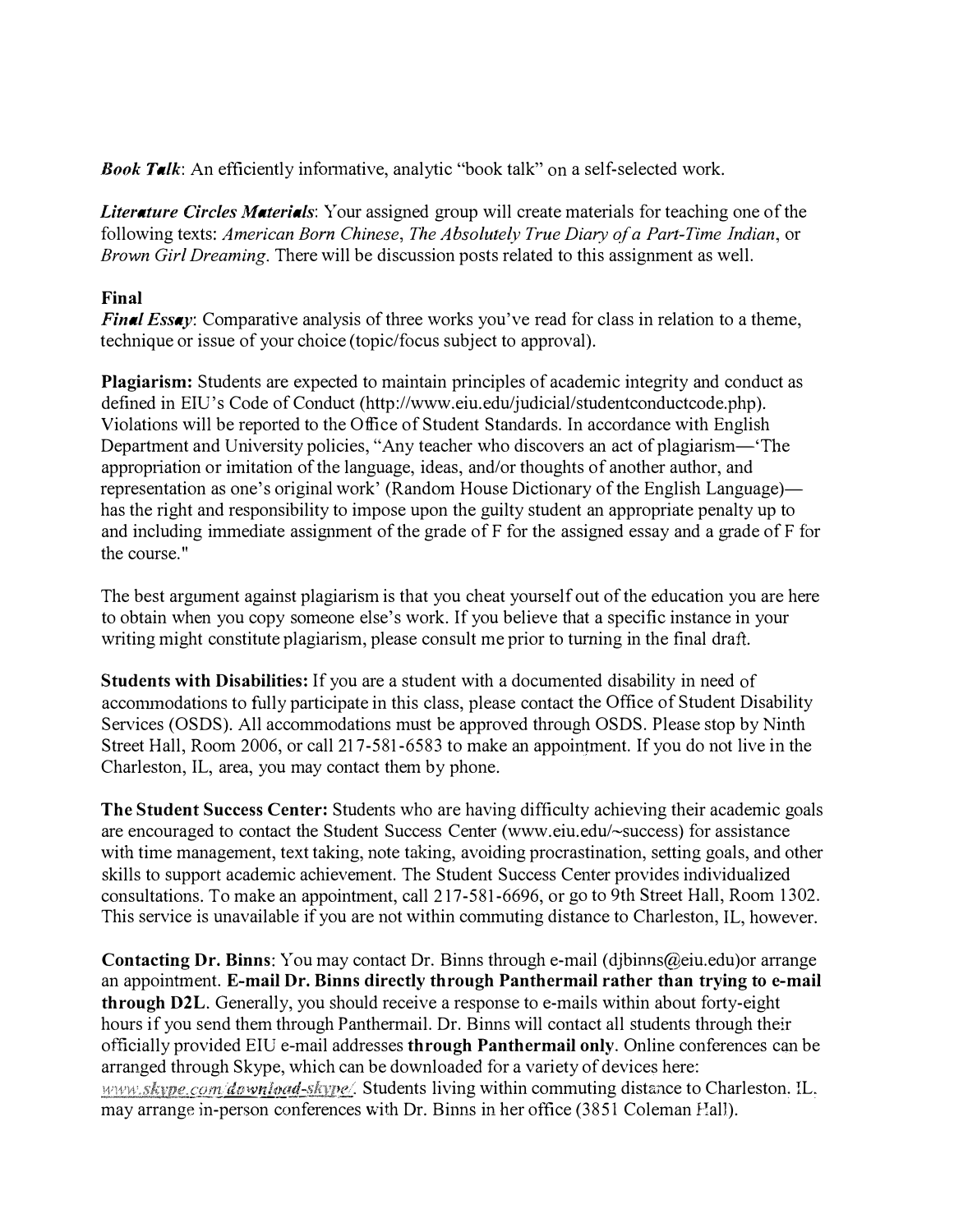## ENG 4903 Tentative Course Schedule

This schedule is subject to additions and changes at my discretion. Assignments are due by 11 :59 p.m. (end of day) on the date that they are listed on the schedule. Discussion posts and peer responses are due to D2L in "Discussions." Writing assignments and the final (Comparative Analysis Essay) are due to the D2L Dropbox under "Assessment." Schedule changes will be posted under "News" items in D2L.

#### Course Introduction

- I-7 Read Syllabus & Directions for Discussion 1 posts.
- 1-9 Read posted materials; Discussion Post 1a due
- 1-11 Discussion Post 1b due

#### Prison & Identity

- 1-14 Read Monster pages 1-46
- 1-16 Read Monster pages 47-161; Discussion Post 2a due
- 1-18 Finish Monster; Discussion Post 2b due
- 1-21 Holiday
- 1-23 Read Young Adult Literature: From Romance to Realism Chapter 6 & Hole in My Life Chapters 1-3; Discussion Post 3 due
- 1-25 Finish *Hole in My Life &* Read Gantos Interview; Response 1 due to D2L Dropbox

#### Mental Health

- 1-28 Read Young Adult Literature: From Romance to Realism Chapters 7-8 & When We Collided pages 1-100
- 1-30 Read When We Collided pages 101-210; Discussion Post 4a due
- 2-1 Finish When We Collided; Discussion Post 4b due
- 2-4 Read Young Adult Literature: From Romance to Realism Chapter 9 & Marcelo in the Real World Chapters 1-10; Discussion Post 5a due
- 2-6 Read Marcelo in the Real World Chapters 1 1- 19; Discussion Post Sb due
- 2-8 Finish Marcelo in the Real World; Response 2 due to D2L Dropbox

#### Dystopias

- 2-11 Read Young Adult Literature: From Romance to Realism Chaptesr 10-11 Feed Parts 1-2; Discussion Post 6a due
- 2-13 Read Feed Part 3; Discussion Post 6b due
- 2-15 Read Feed Part 4; Discussion Post 6c due
- 2-18 Read Young Adult Literature: From Romance to Realism Chapters 12-13 & Ready Player One Chapters 1-9
- 2-20 Ready Player One Chapters 10-16 Discussion Post 7a due